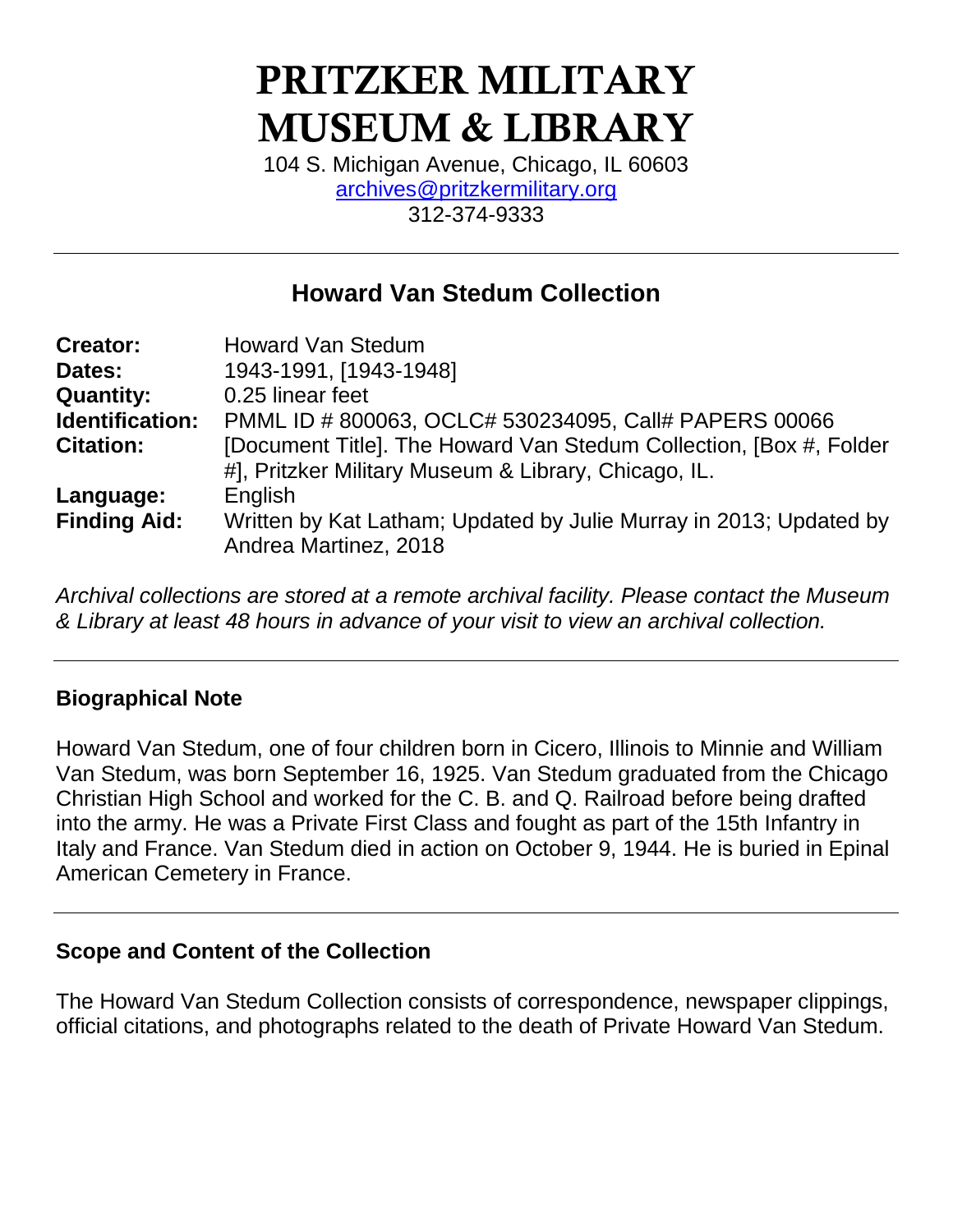## **Rights**

Copyrights held by the donor were transferred to the Pritzker Military Museum & Library. All other rights are held by the author or publisher. Users assume responsibility for following copyright laws as established by US Code Title 17.

#### **Access**

Researchers must use reproductions of valuable original documents, unless otherwise granted permission by PMML staff.

### **Separations**

| <b>Item Number</b> | <b>Description</b>               | <b>Date</b> | <b>Location</b>           |
|--------------------|----------------------------------|-------------|---------------------------|
| 800063052          | Gravesite                        | n.d.        | Photographs<br>Collection |
| 800063053          | Cemetery                         | n.d.        | Photographs<br>Collection |
| 800063054          | Cemetery                         | n.d.        | Photographs<br>Collection |
| 800063055          | Woman at Patton gravesite        | n.d.        | Photographs<br>Collection |
| 800063056          | Gravesite                        | n.d.        | Photographs<br>Collection |
| 800063057          | <b>Cross Headstone</b>           | n.d.        | Photographs<br>Collection |
| 800063058          | <b>Cross Headstone</b>           | n.d.        | Photographs<br>Collection |
| 800063059          | <b>Cross Headstone</b>           | n.d.        | Photographs<br>Collection |
| 800063060          | <b>Cross Headstone</b>           | n.d.        | Photographs<br>Collection |
| 800063061          | Pfc. Howard Stedum in uniform    | n.d.        | Photographs<br>Collection |
| 800063062          | Pfc. Howard Stedum in uniform in | n.d.        | Photographs               |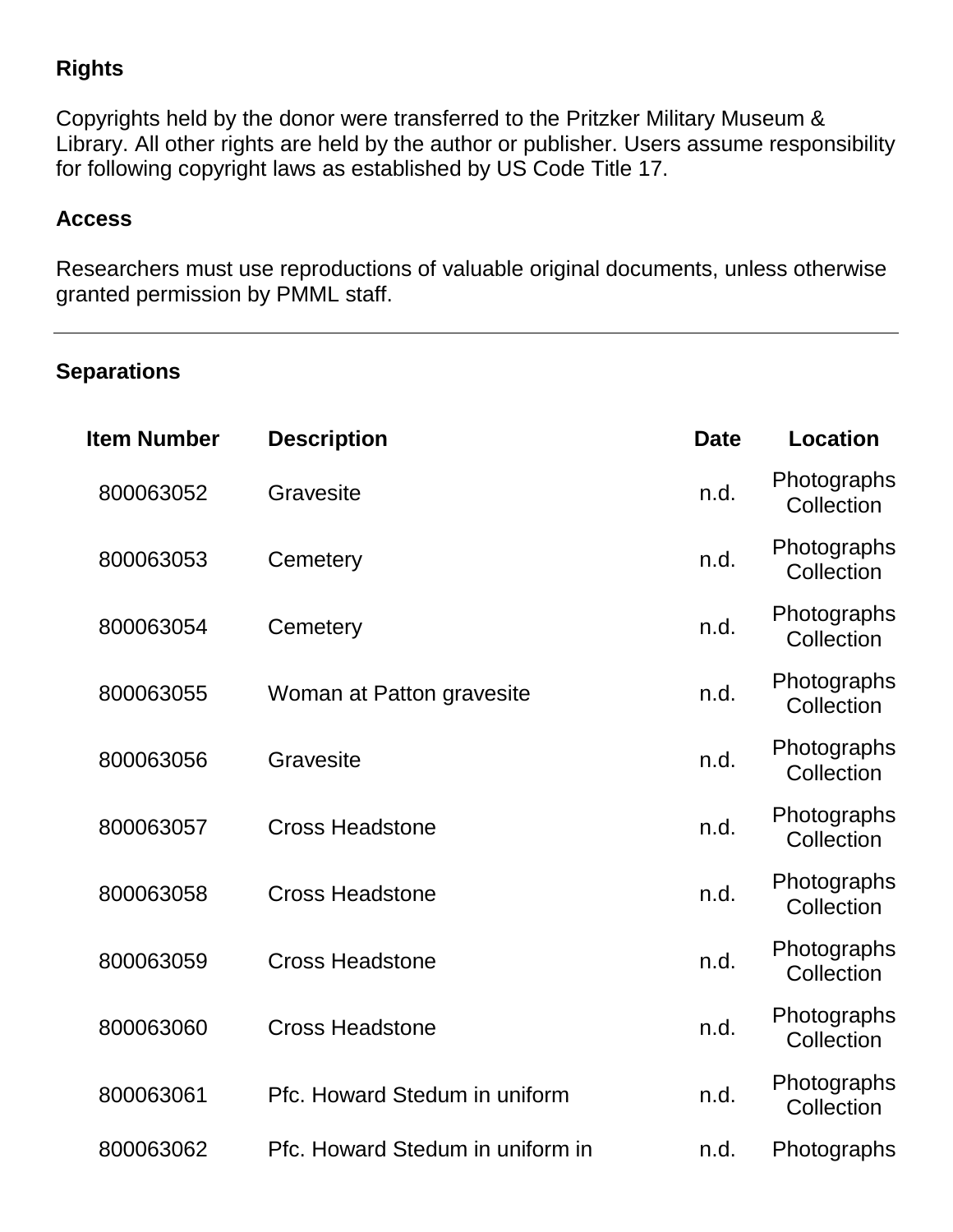# **Container List**

| <b>Box</b> | <b>Folder</b>  | Item ID#  | <b>Title</b>                                            | <b>Dates</b> |
|------------|----------------|-----------|---------------------------------------------------------|--------------|
| 1          | 1              |           | <b>Induction Order and Purple Heart</b>                 | 1943-1945    |
|            |                | 800063003 | Order to Report for Induction                           | 1943         |
|            |                | 800063004 | <b>Purple Heart Letter</b>                              | 1944         |
|            |                | 800063005 | <b>Purple Heart Award Citation</b>                      | 1945         |
|            | $\overline{2}$ |           | <b>Newspaper Clippings</b>                              | n.d.         |
|            |                | 800063006 | <b>Chicago Daily News Card</b>                          | n.d.         |
|            |                | 800063007 | Patton Diary Blasts Monty for War's Momentous<br>Error  | n.d.         |
|            |                | 800063008 | 1944 Draftees, Youths 18, In Casualty Lists             | n.d.         |
|            |                | 800063009 | <b>Select War Dead's Last Resting Place</b>             | n.d.         |
|            |                | 800063010 | <b>Death Notices</b>                                    | n.d.         |
|            |                | 800063011 | Two Cicero Men Reported Killed                          | n.d.         |
|            |                | 800063012 | 63 Chicago Area Soldiers Killed in Action in<br>Europe  | n.d.         |
|            |                | 800063013 | Capt. Solch Has as Many Lives as Cat                    | n.d.         |
|            | 3              |           | <b>Condolences Correspondence</b>                       | 1944-1945    |
|            |                | 800063014 | <b>Western Union Telegram</b>                           | 1944         |
|            |                | 800063015 | J.A. Ulio, Major General, The Adjutant General          | 1944         |
|            |                | 800063016 | General Marshall, Chief of Staff, War<br>Department     | 1944         |
|            |                | 800063017 | Major Lloyd E. Langford, Assistant Division<br>Chaplain | 1944         |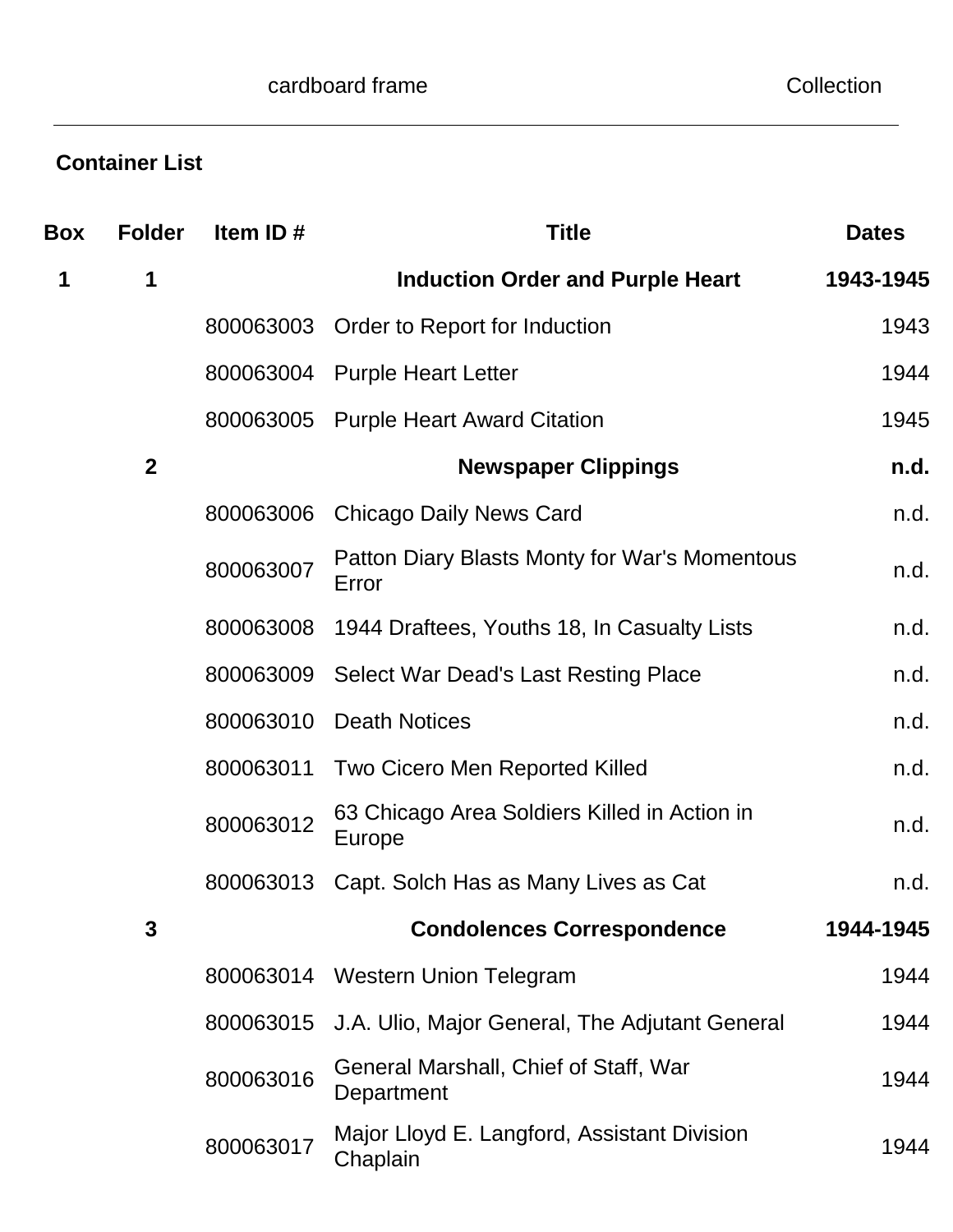|   | 800063018 | Capt. Paul G. Harris                                                                                           | 1944                |
|---|-----------|----------------------------------------------------------------------------------------------------------------|---------------------|
|   | 800063019 | Scott W. Lucas                                                                                                 | 1945                |
|   | 800063020 | Major General John W. O'Daniel, U.S. Army                                                                      | 1945                |
|   | 800063021 | Major Lloyd E. Langford, Assistant Division<br>Chaplain                                                        | 1945                |
| 4 |           | <b>Casket Flag</b>                                                                                             | n.d.                |
|   | 800063022 | Letter from Scott W. Lucas, United States<br>Senate                                                            | n.d.                |
|   | 800063023 | <b>Burial Flag Card</b>                                                                                        | n.d.                |
|   | 800063024 | The Flag of The United States Information<br><b>Brochure</b>                                                   | n.d.                |
|   | 800063025 | <b>Parcel Contents Letter</b>                                                                                  | n.d.                |
| 5 |           | <b>Death Benefits</b>                                                                                          | 1944-<br>1945, n.d. |
|   |           |                                                                                                                |                     |
|   | 800063026 | Letter from Office of Special Settlement<br><b>Accounts</b>                                                    | 1944                |
|   | 800063027 | Letter from R.J. Hinton, Director Dependents<br><b>Claims Service, Veterans Administration</b>                 | 1944                |
|   | 800063028 | Letter from H.L. McCoy, Director of Insurance,<br><b>Veterans Administration</b>                               | 1944                |
|   | 800063029 | Letter from Russel B. Reynolds, Brigadier<br>General, Army Service Forces, Personal Affairs<br><b>Division</b> | 1944                |
|   | 800063030 | Letter from F.A. Eckhardt, Captain, Army<br>Service Forces, Army Effects Bureau                                | 1944                |
|   | 800063031 | Letter from General Accounting Office                                                                          | 1944                |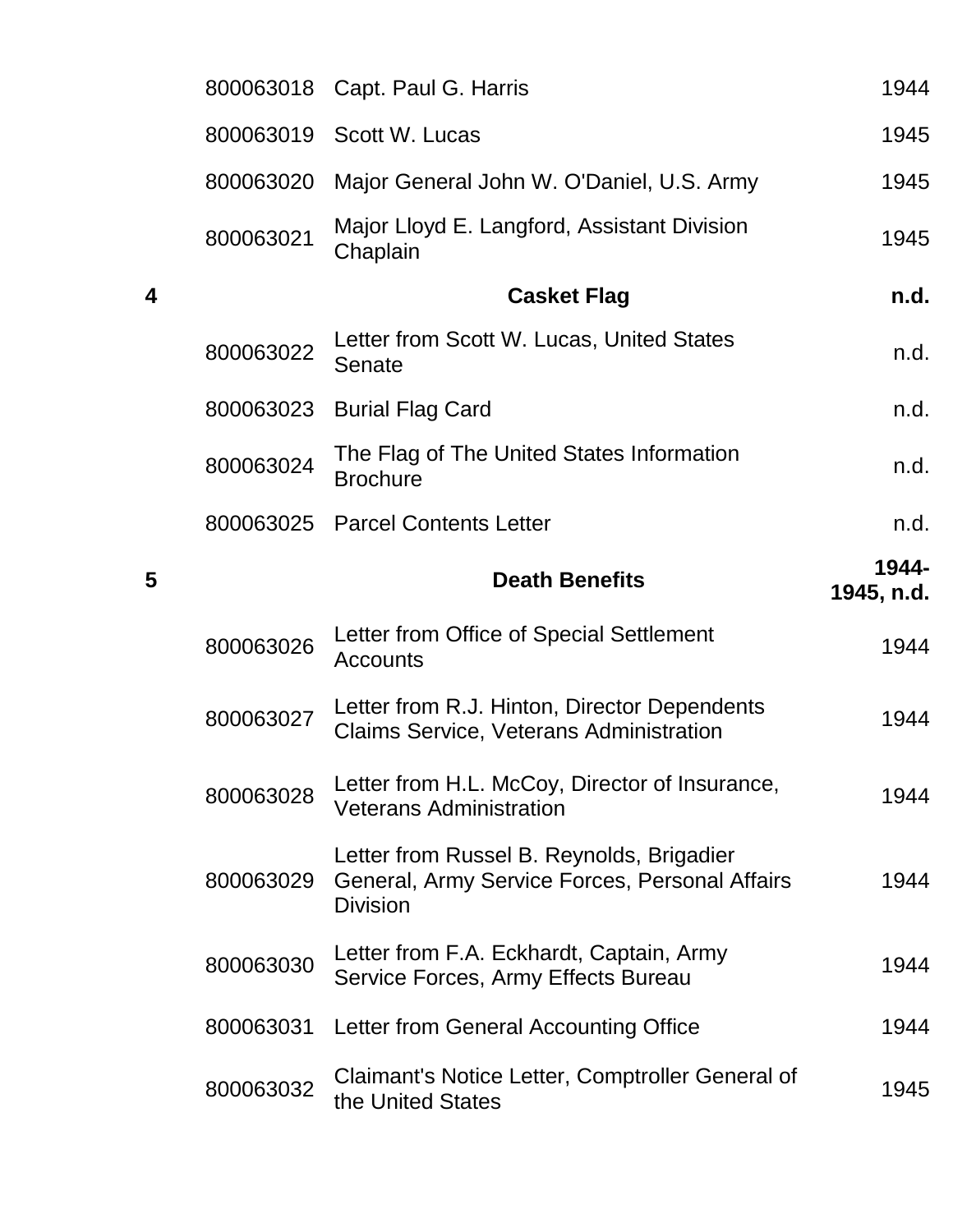|   | 800063033         | Claimant's Notice Letter, Comptroller General of<br>the United States                   | 1945                         |
|---|-------------------|-----------------------------------------------------------------------------------------|------------------------------|
|   | 800063034         | Letter from A.G. Scumacher, 1st Lieutenant,<br>Army Service Forces, Army Effects Bureau | 1945                         |
|   | 800063035         | Application for National Service Life Insurance                                         | n.d.                         |
|   | 800063036         | Information and Premium Rates brochure from<br>the Veterans' Administration             | n.d.                         |
| 6 |                   | <b>Burial</b>                                                                           | 1946-<br>1948, n.d.          |
|   | 800063037         | Letter from T.B. Larkin, Major General, War<br>Department                               | 1946                         |
|   | 800063038         | Letter from G.A. Horkan, Brigadier Gneral, War<br>Department                            | 1947                         |
|   | 800063039         | Letter from Thomas B. Larkin, Major General,<br><b>War Department</b>                   | 1947                         |
|   | 800063040         | Letter from Thomas B. Larkin, Major General,<br><b>War Department</b>                   | 1948                         |
|   | 800063041         | National Cemeteries in the United States with<br><b>Available Grave Sites Lists</b>     | n.d.                         |
|   | 800063042         | Option I                                                                                | n.d.                         |
|   | 800063043 Sheet E |                                                                                         | n.d.                         |
|   | 800063044         | <b>American Cemeteries Brochure</b>                                                     | n.d.                         |
|   | 800063045         | American Military Cemeteries and Memorials of<br>World War II                           | n.d.                         |
|   |                   | <b>Memorials</b>                                                                        | 1945-<br>1946,<br>1991, n.d. |
|   |                   | 800063046 Letter from Burlington Lines                                                  | 1945                         |